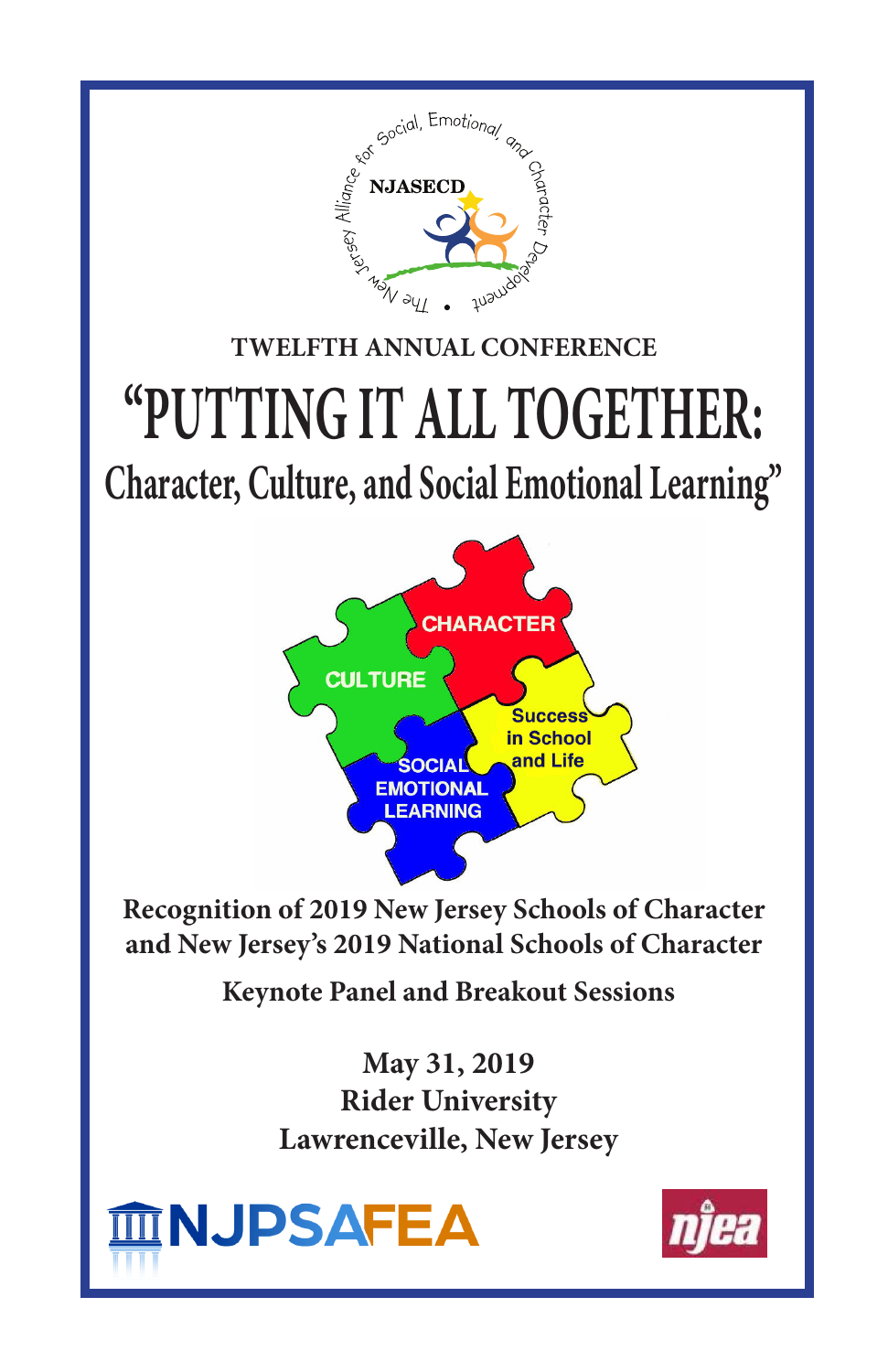# **PUTTING IT ALL TOGETHER Character, Culture, and SEL**

# **CONFERENCE SCHEDULE**

- **7:30-8:15 REGISTRATION AND REFRESHMENTS Fine Arts Building, Yvonne Theater Lobby**
- **8:15-9:30 RECOGNITION PROGRAM 2019 SCHOOLS OF CHARACTER Yvonne Theater**
- **9:45-10:00 INTRODUCTIONS AND BUSINESS MEETING NJASECD Board of Trustees – Yvonne Theater**
- **10:00-11:00 KEYNOTE PANEL / Q&A Dr. Phil Brown, Dr. Kelly Williams, and Anthony Trongone Eileen Dachnowicz, Moderator Yvonne Theater**
- **11:15-12:00 BREAKOUT SESSION 1 Presentations Fine Arts Classrooms (See schedule following)**
- **12:00-12:45 LUNCH Daly Dining Hall**
	- **1:00-1:45 BREAKOUT SESSION 2 Presentations Fine Arts Classrooms (See schedule following)**
	- **2:00-2:45 BREAKOUT SESSION 3 Presentations Fine Arts Classrooms (See schedule following)**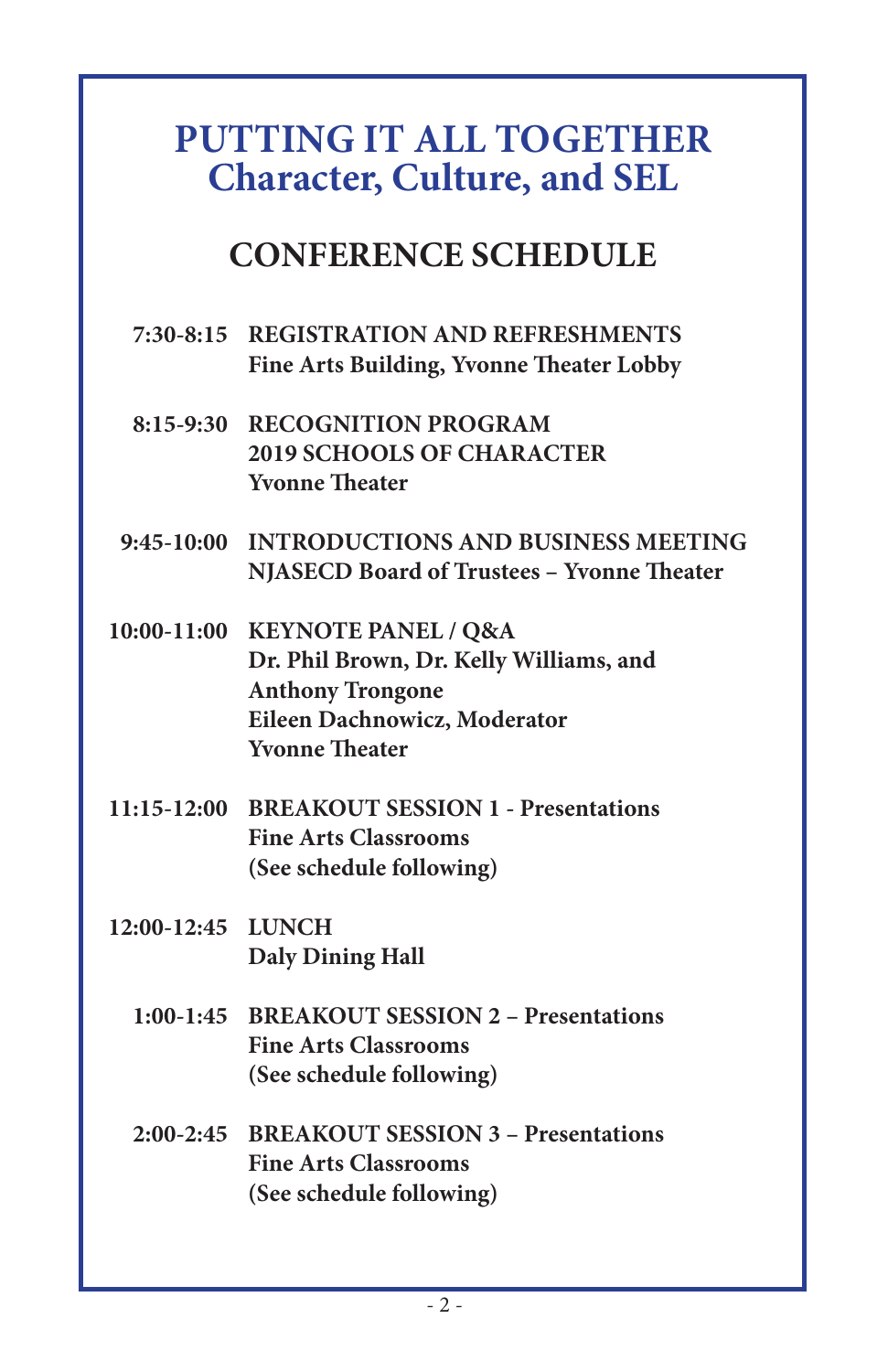# **2019 KEYNOTE PANELISTS**

## **Dr. Phil Brown, NJASECD Founder and Past President**



Philip M. Brown, Ph.D. is a Senior Consultant for the National School Climate Center and a Fellow, Center for Applied Psychology at Rutgers University. Following 25 years managing student support services in the Pennsylvania Department of Health and the New Jersey Department of Education, he created and directed the Center for Social and Character Development at Rutgers to provide evidence for SECD approaches to school improvement. He founded the New Jersey Alliance for Social, Emotional, and Character Development to continue this work and to serve as the national model for conducting the State Schools of Character program. He is the author and editor of numerous books and related publications

and serves on Character.org's Educational Advisory Committee and NSOC Leadership Council.

## **Dr. Kelly Williams, Director, Office of Student Support Services, NJ Department of Education**

Dr. Kelly Williams currently serves as the Director of the Office of Student Support Services within the New Jersey Department of Education. In this role, Kelly oversees the state's safe and supportive school unit, NJ Tiered Systems of Supports, alternative schools, extended learning opportunities, student health, as well as social and emotional learning for more than 1.4 million New Jersey students.

Previously, Kelly has served in the capacities of director, school leader, department chairperson, school counselor, and teacher in a large urban school district. Kelly earned her Bachelor's Degree in Sports Science from the University of North Carolina



at Chapel Hill and Doctoral Degree in Education Leadership from Kean University where she was awarded the prestigious Educational Administration award by The American Association of School Administrators, School Superintendents Association.

# **Anthony Trongone, Superintendent,**



# **Pemberton Public Schools**

Tony Trongone joined Pemberton Township Schools as superintendent in July 2015. Before coming to Pemberton he served as superintendent of schools for Berlin Borough and Gibbsboro Public Schools, a post he held for five years. His previous experience includes serving as district supervisor of curriculum and instruction for Cherry Hill Public Schools, math facilitator for Gloucester City School District, and secondary mathematics teacher at Northern Burlington Regional High School in Columbus, NJ. Tony has fostered leadership teams in three school districts in Character Education with eight schools earning recognition as National Schools of Character.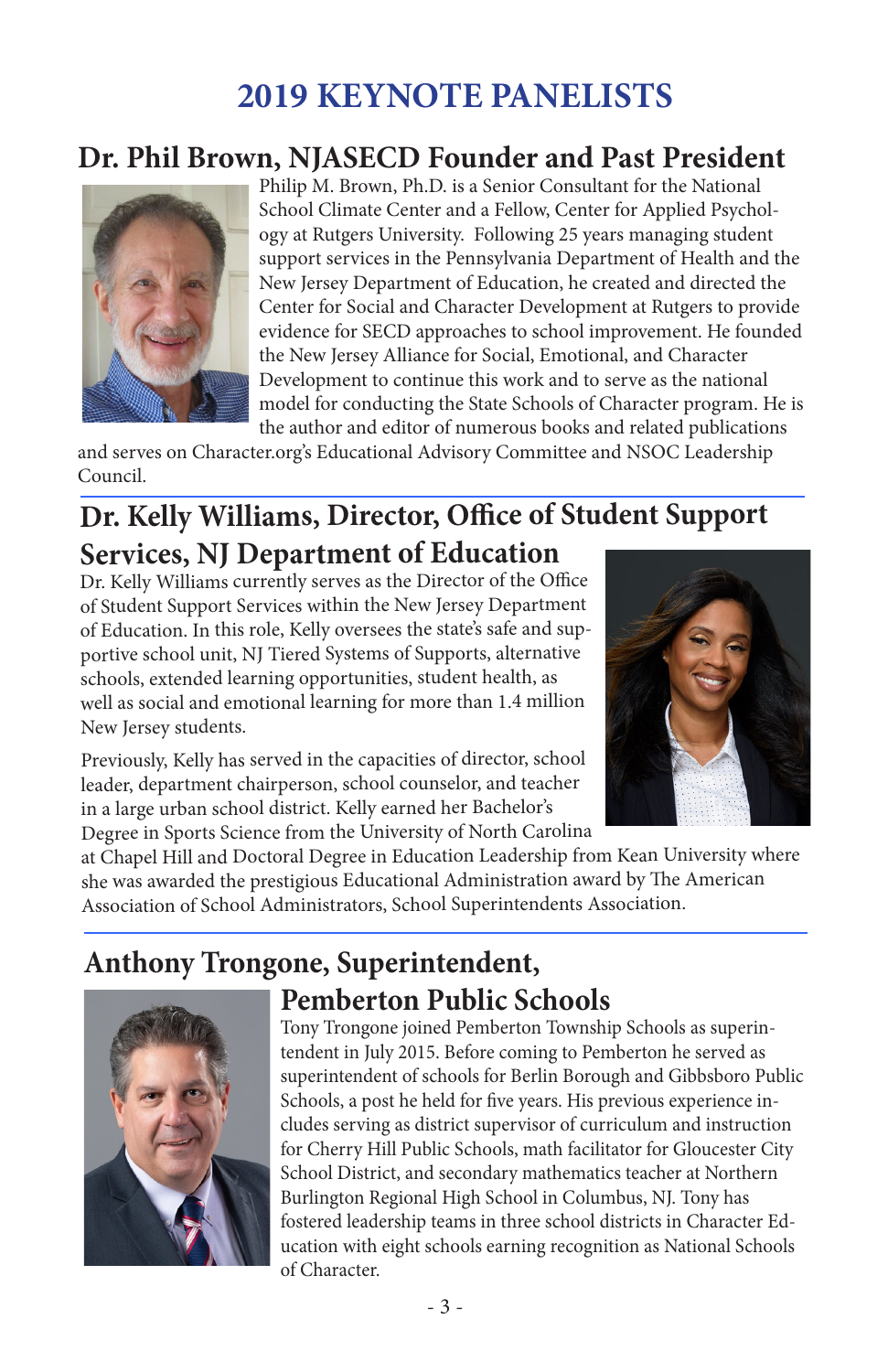## **WORKSHOP DESCRIPTIONS BREAKOUT SESSION 1 – 11:15 AM -12:00 PM Fine Arts Classrooms**



# **What Happens when "Schools Teach Schools": A Replicable Coach-**<br> **ing Method for School Improvement**<br> **Session: 1** Room: 201 Level: ALL

Session: 1 Room: 201 Level: ALL **Presenters:** Eileen Dachnowicz, Dr. Philip Fusco, Brendan Petersen, NJ/NY/PA Schools of Character Coordinators

**Description:** Educational studies show that the intentional teaching of SEL/character practices can transform school culture. State School of Character Coordinators from three states—NJ, NY, and PA—set out to show this is also true when Schools of Character intentionally "coach" aspiring schools with similar demographics. Our presentation describes what actually happened in the ASCENT (An Alliance of Schools of Character for Enrichment, Networking and Transformation) project in which 18 schools with vulnerable populations (children contending with poverty, different cultures, language barriers) worked together for improvement. Highlighting the session will be examples and anecdotes from the grant coordinators and schools that participated in the grant.

#### **The Climate for Adults: It Matters!**

Session: 1 Room: 205 Level: ALL **Presenter:** Patricia Wright, Executive Director, NJPSA

**Description:** Problems with adult to adult relationships in school are often swept under the carpet. Yet, this set of relationships can make or break your school's goal of creating a positive learning environment for students. Adult interactions also greatly impact a school's capacity to promote the highest levels of student academic success. In this session, you will reflect on the adult relationships within your school; explore the causes of toxic adult to adult; consider the relationship between SEL instruction for students and adult modeling of SEL skills; and consider ways to create a strong sense of professionalism through collaboration.

#### **Creating Student Leaders Through Character Ed. & Inclusion**

Session: 1 Room: 261 Level: HS

Presenters: Chris Marcin and Lisa Rosso, Teachers, Arthur Johnson HS, Clark **Description:** Character is cool at Arthur L. Johnson High School through the innovative activities run by the students in our school's intentional focus on F.O.C.U.S. (Future, Opportunity, Character, Unity, and Success). Practices run the gamut from the Character Academy in which senior Peer Leaders teach the younger students the importance of kindness, leadership, and respect. We give students the reins to design and implement new activities which has resulted in an enthusiastic buy-in from both students and staff. Take home many new ideas to reinvigorate your student leadership development.

#### **The Journey to Becoming a National School of Character**

Session: 1 Room: 263 Level: ES **Presenters:** Cassie Deighan and Jackie Millar, Special Education Teachers, Stony Brook School, Rockaway Township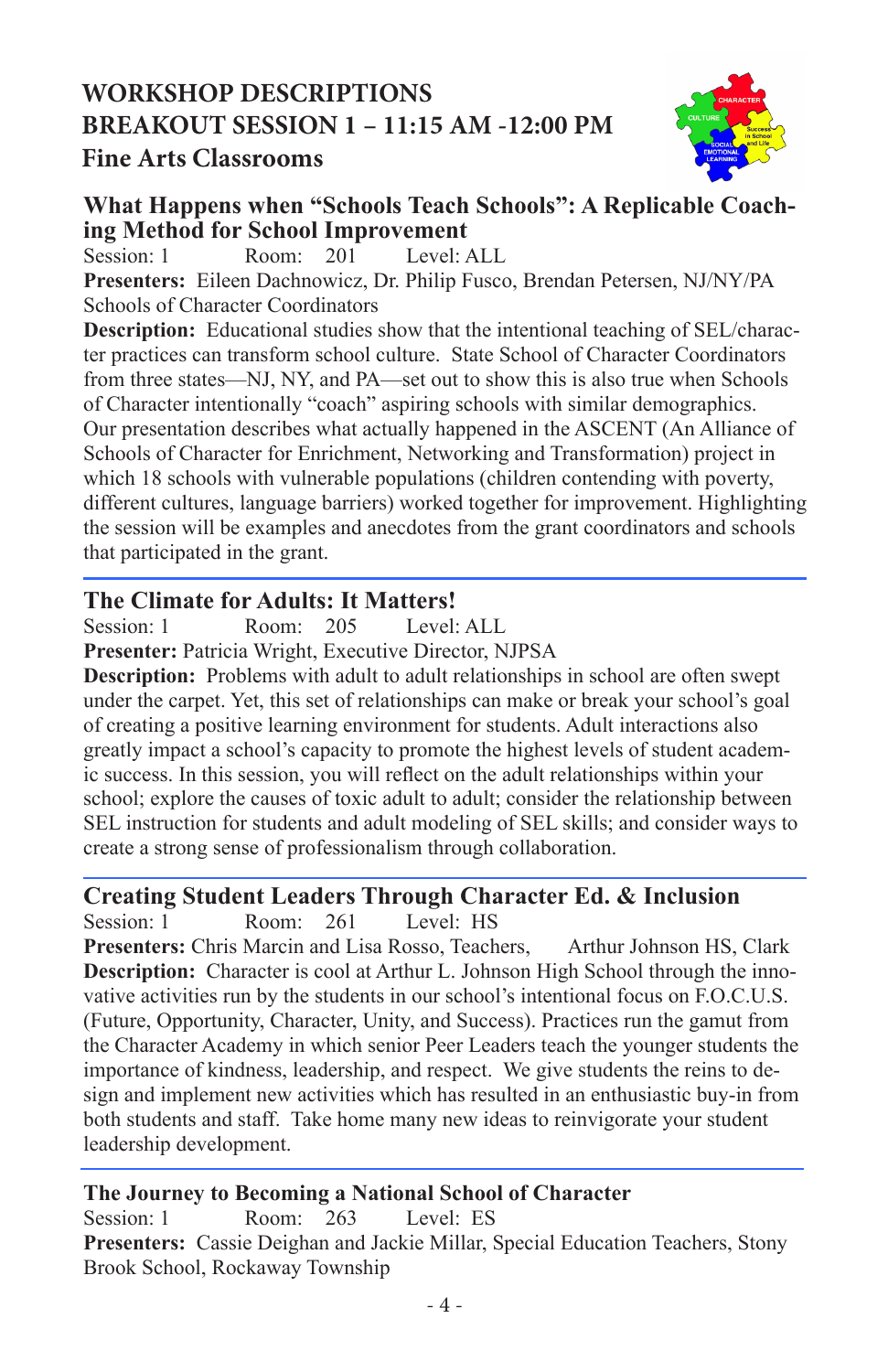## **WORKSHOP DESCRIPTIONS (Continued) BREAKOUT SESSION 1 – 11:15 AM -12:00 PM Fine Arts Classrooms**



**Description:** PBSIS? Choosing a school mascot? How do we jumpstart our program? Stony Brook School in Rockaway Township faced this dilemma in 2012 when it became the first school in its district to initiate a formal character program, and now it is the first school in its district to become a School of Character. Join us as we describe how we got going and how, step-by-step, we added practices such as the Annual Character Kickoff Event, Peer Role Model program, Gratitude Journals, and Friendship Bracelet Challenge to stimulate student and staff enthusiasm for character-building. We welcome all questions!

**Culturally Proficient Instruction Through the Lens of Student Voice** Session: 1 Room: 278 Level: ES **Presenters:** Linda Patterson, First-Grade Teacher and Paula Pennington, Literacy Teacher, A. Russell Knight ES, Cherry Hill

**Description:** This presentation will show how A. Russell Knight is integrating the initiatives of Character Education, Cultural Proficiency, Student Voice, Growth Mindset and Marzano's framework; with content, relationships, community, and instruction. We will share how we focused our efforts on increasing diverse instruction and giving students opportunities to express themselves. Our intention is to inspire our students to effect change in the world.

#### **Full Value Communities**

Session: 1 Room: 280 Level: ALL **Presenters:** Dr. Richard Maizell and John Grund, LCSW, Owners, Full Value Communities

**Description:** Full Value Communities provides an overview of an experientially based primary prevention social emotional learning program that can be implemented across all school grades. The model is adaptable for special and general education populations, and fully integrated into classroom and non-academic settings. Topics will include Full Value Behavioral Norms, creating Full Value Commitments, calling group, integration into academic content areas, and Full Value's connection to mindfulness and to CASAL standards. Participants will be immersed in the basic elements of the program using games and initiatives to teach elements of Full Value.

#### **Sustainable SEL**

Session: 1 Room: 301 Level: ALL

**Presenter:** Dr. Lee McDonald, Director of Counseling, Health & Wellness, West-Windsor Plainsboro RSD, West Windsor-Plainsboro

**Description:** Is your district thinking about social and emotional learning? Perhaps you have started implementing SEL practices? Join Dr. Lee McDonald, Director of Counseling, Health & Wellness for the West Windsor-Plainsboro Regional School District who will share the District's journey in implementing a K-12 strategic plan for Social and Emotional Learning. Participants will hear the district's SEL implementation story over the last three years while walking through a series of brief activities to better understand a process for district SEL integration.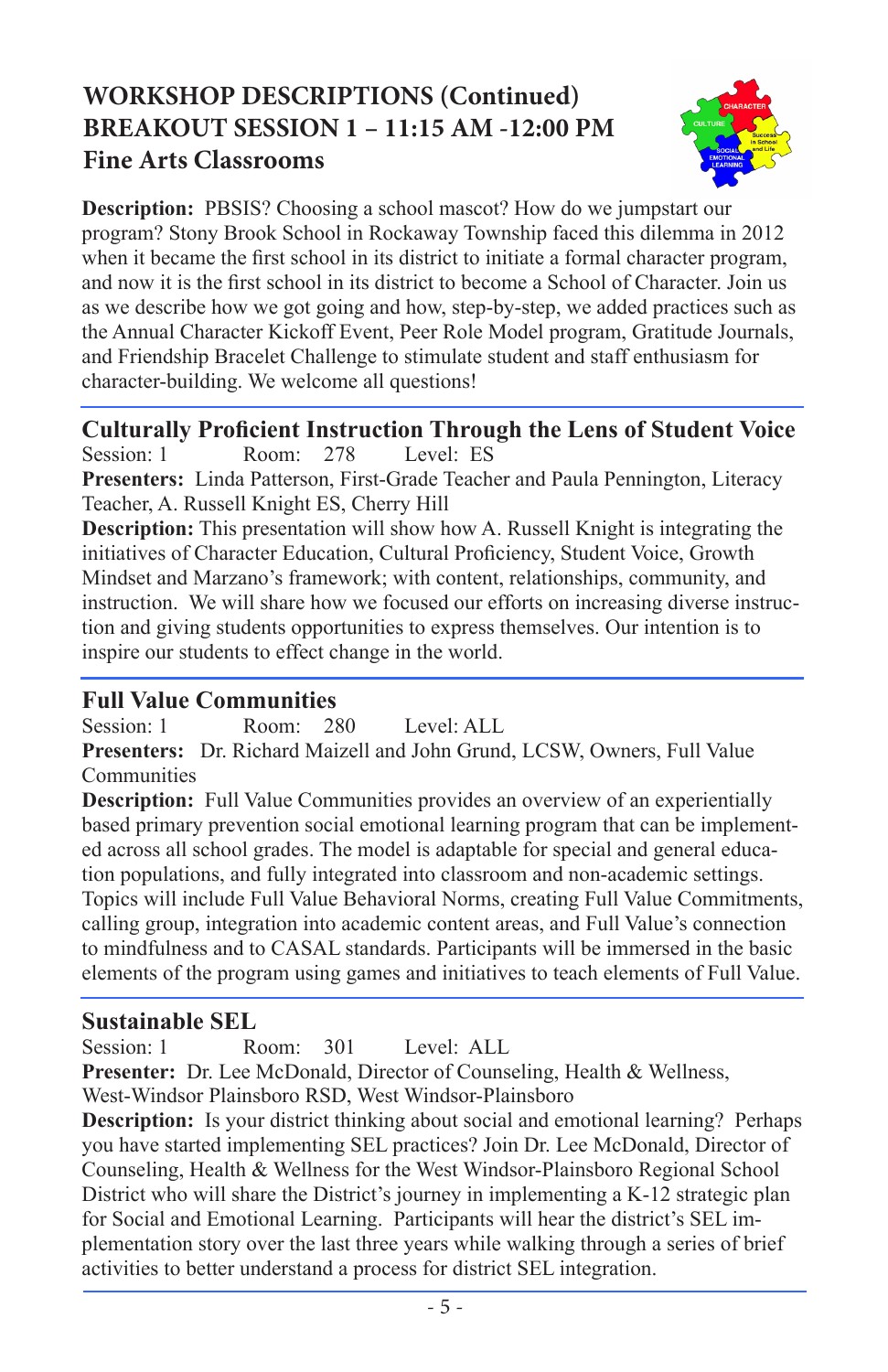## **WORKSHOP DESCRIPTIONS (Continued) BREAKOUT SESSION 1 – 11:15 AM -12:00 PM Fine Arts Classrooms**



#### **Social Emotional Learning Through the Arts**

Session: 1 Room: 303 Level: ALL

**Presenter:** Shawna Longo, Music Teacher, Hopatcong Schools, Hopatcong **Description:** The arts naturally align with social and emotional learning. The entire creative process is about responsible decision-making. This workshop will shine a light on the parallels that exist between each of the arts areas and the keys to social-emotional learning. Arts-based strategies will be presented to help build community in all classrooms. The arts can afford teachers an opportunity to build a deeper connection with their students. They also allow for a creative outlet where students discover what makes them happy and encourage them to do more of it!

#### **Themes and Teams: Building a Bond with Middle School Students**

Session: 1 Room: 307 Level: MS **Presenters:** Gregg Desiderio, Principal and Mark Sinclair, Guidance Counselor, Valley Middle School, Oakland

**Description:** Valley Middle School believes that everyone—faculty, administration, support staff, students—should all work together to create a welcoming culture and strong bond. Using a theme-based foundation and intentional team-building activities, the school has been able to transform close to six hundred students into a loving, caring and supportive family. Starting at the foundation of fostering relationships and a sense of belonging is key in this structure of character development. Come to this interactive session to see how we manage to unite school, staff and community in a quest to shape students into the best people they can be. Practices such as Parent University, Immigration Day, Step-up Club, and multiple shared experiences add zest to our school's many-sided character education program.

#### **Simple Strategies to Teach Social-Emotional Skills, Character, and Civic Engagement**

Session: 1 Room: 339 Level: ALL

**Presenters:** Samuel Nayman, STAT Project Director and Crystal Molyneaux, STAT Consultant, STAT Program, Rutgers University

**Description:** Polarization. Misunderstandings. Conflict. Our schools and communities are facing these divisive forces. We envision a world that collaboratively solves society's social ills. This workshop exposes participants to evidence-based teaching practices (norms, respectful debate, and problem-solving skills) that can be seamlessly integrated into social studies classrooms and that support social-emotional skills, character, and a caring classroom climate. The interactive workshop includes an overview of each teaching strategy, video examples, and role-plays among participants. Participants will leave the session prepared to integrate these strategies into their classrooms the next day and will be provided with resources to address additional questions.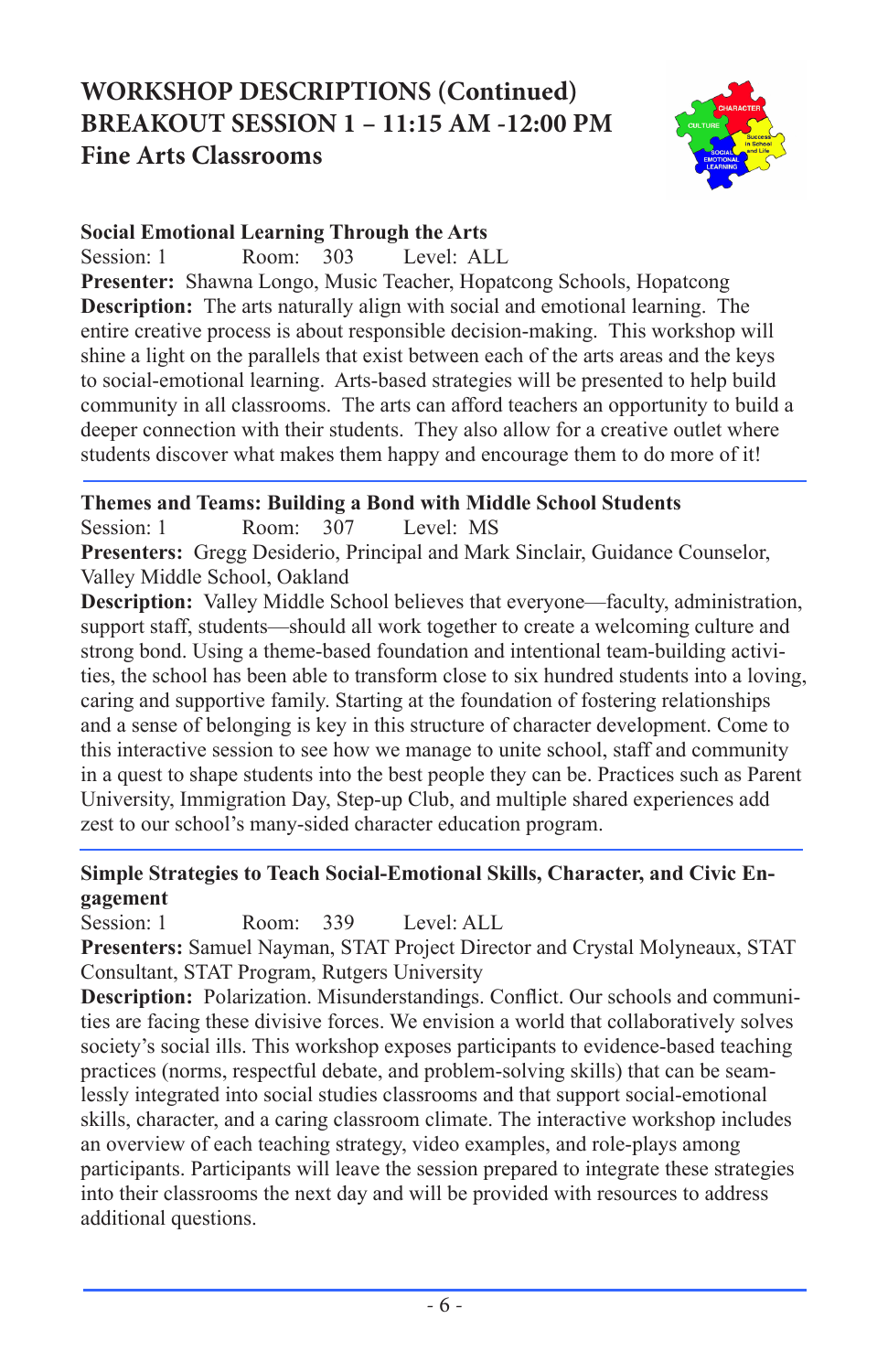## **WORKSHOP DESCRIPTIONS BREAKOUT SESSION 2 - 1:00-1:45 PM Fine Arts Classrooms**



#### **Changing High School Culture: Calling on Folks to Make a Difference**

Session: 2 Room: 201 Level: HS **Presenters:** Dr. Jerard Stephenson, Principal, North Plainfield HS, North Plainfield and Sulisnet Jimenez, Principal, John E. Dwyer Technology Academy, Elizabeth **Description:** How do you build a sense of community in a high school that faces challenges such as poverty, language barriers and limited expectations? Two experienced principals will share their mutual success story of working together, explaining how student mentoring can create powerful bonds, and staff leadership of faculty meetings can improve school climate. They attribute their progress to "calling on folks who want to make a difference" and giving them the reins. Their frank discussion of what worked and what didn't work will enhance their lively panel discussion, which is followed by a  $\overline{O}$  & A session

#### **Community Awareness: Impact of Service Learning**

Session: 2 Room: 205 Level: ES **Presenter:** Laurie Coletti, Principal, McDivitt School, Old Bridge **Description:** Participants in this workshop will share strategies and ideas for enhancing the school community and reaching out to the community at large. These ideas may be used to support a caring community, promote tolerance, form positive relationships, increase social responsibility, and connect the curriculum with service learning.

#### **Telling & Hearing Your Character Education Story**

Session: 2 Room: 261 Level: ALL **Presenter:** Dr. Phil Brown, Founder, Past-President, NJASECD **Description:** Telling stories is one of the most primary and powerful ways human beings communicate what is important and vital to our lives. Bring the story of your personal character education journey and prepare to listen and learn from other's. We will explore what makes a persuasive, engaging story, and hear stories of how character education has created thriving schools.

#### **More Than A Building: Maintaining a Positive School Climate in the Midst of Transition**

Session: 2 Room: 263 Level: ES **Presenters:** Norman Adams, Principal and Jennifer Rodier, Guidance Counselor, Isaiah Hayes Lower Elementary School, Pemberton Public Schools

**Description:** What do you do when your building is demolished, and your entire staff and student body is relocated to a "swing space", while a new building is being constructed? In this presentation, you will learn how one school managed to maintain a positive school climate in the midst of packing, moving, and adjusting to new surroundings; all while continuing to focus on student achievement.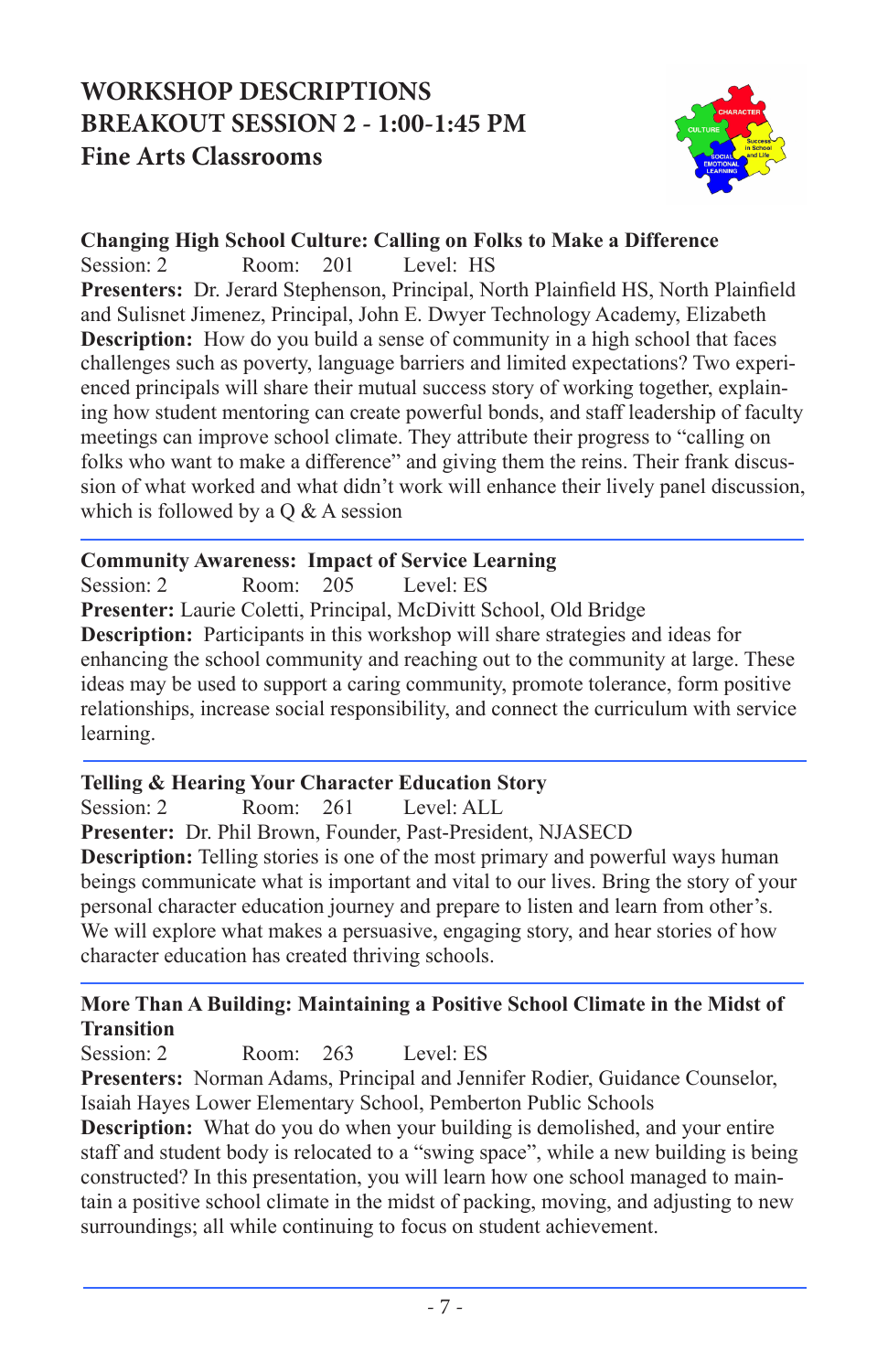## **WORKSHOP DESCRIPTIONS (Continued) BREAKOUT SESSION 2 - 1:00-1:45 PM Fine Arts Classrooms**



**EnCOMPASSing Social Emotional Learning in the School Culture** Session: 2 Room: 278 Level: ES

**Presenters:** Todd McCabe, School Counselor and Tia Zeleny, Teacher, Riverview Elementary School, Denville

**Description:** Social Emotional and Character Development is a journey for every school! We are all on different parts of that journey and it can be a bumpy road. There are many resources and ideas out there which can be overwhelming. We will lay out our 3+ year character journey and provide practical resources and creative ideas to help unify your school while making your character journey much smoother. Vision statements, service learning, social-emotional learning instruction, and student voice are some of the topics to be discussed. Let us be one of your many co-pilots on the never-ending character education journey!

#### **Does Your Staff Set a Good Example?**

Session: 2 Room: 280 Level: ALL **Presenter:** Sandra Jacques, Esq., Attorney, LEGALONE, NJPSA/FEA **Description:** This session will use TEACHNJ Arbitration Decisions and Social Media posts to demonstrate instances where a school staff member's behavior distracted from the School District's ability to build and maintain a sense of community. Staff may not realize that as role models and mentors, their behavior both in and out of the school building has an impact on the students. Participants will gain insight as to potential issues to proactively address with their staff in order to avoid a disruption to their School District's efforts of creating a positive and nurturing learning environment.

#### **Creating a Gender Inclusive School Environment**

Session: 2 Room: 301 Level: ALL

**Presenter:** Jennifer Federico, Principal and Leslie Smith, School Social Worker, Petway Elementary School, Vineland

**Description:** Today, many LGBTQ students are living openly as their authentic selves. Creating a safe, inclusive and welcoming learning environment for these students is a necessary and fundamental responsibility of all schools. This session will help participants use the framework of character education to navigate the ongoing challenges schools are facing in understanding and addressing the needs of LGBTQ students. Participants will develop an appreciation of the importance of gender inclusive schools, develop a framework for a safe, caring and supportive environment for all students, and explore age appropriate lessons for students in grades K-8.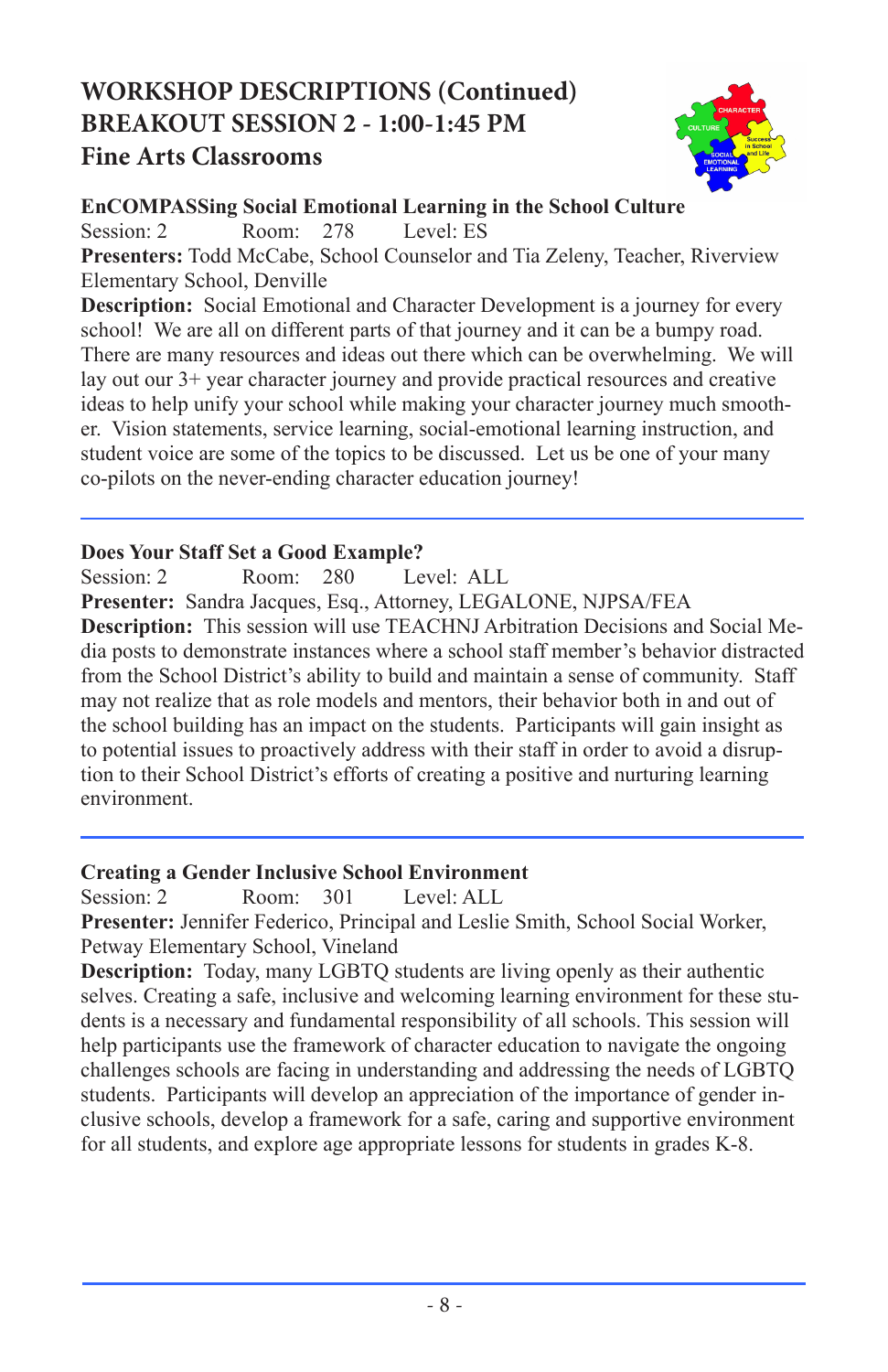## **WORKSHOP DESCRIPTIONS (Continued) BREAKOUT SESSION 2 - 1:00-1:45 PM Fine Arts Classrooms**



**Creating a Plan that Supports Culture, Character, and SEL.**

Session: 2 Room: 303 Level: MS

**Presenters:** Anthony Farinelli, Principal and Melissa Gleason, Vice Principal, Bell Oaks Middle School, Bellmawr

**Description:** Are you looking for a school-wide plan to address character, culture, and social-emotional learning? During this presentation, a dynamic and systemic plan will be outlined to meet the ever-changing needs of all learners at any grade level. Learn the how, what, and when of implementing programs and procedures aligned with the *Eleven Principles* set forth by character.org and the School of Character guidelines.

#### **Creating a Culture of Kindness in a Middle School**

Session: 2 Room: 307 Level: MS **Presenters:** Joanna Veloz, Principal, Jennifer Sanchez, Literacy Coach and Carmela Macagnano, Guidance Counselor, Frank R. Conwell MS 4, Jersey City **Description:** When climate surveys in Frank Conwell Middle School #4 in Jersey City revealed that students perceived bullying as an issue, the Character Education Team rolled up their sleeves and designed a three-pronged plan that revolved around the positive theme of "Creating a Culture of Kindness." This lively interactive session will highlight what the team did to address the problem by targeting three areas: Student Ambassadors promoted the "kindness" message to the sixth graders, the administration made sure to practice it in novel ways at all staff meetings, and the school created a powerful social media platform accenting the positive school happenings via Twitter. Join us and find out the amazing results of this approach that you can replicate in your own school.

#### **Using the NJ School Climate Resource Guide to Support School Climate Improvement and Promote Social and Emotional Learning**

Session: 2 Room: 339 Level ALL

**Presenters:** Dr. Stephen Bernardini and Laura Calljas, Organizational Consultants, School Climate Transformation Project, Rutgers University

**Description:** This session provides an overview of the School Climate Transformation Project (SCTP) and guidance for using the School Climate Strategy Resource Guide (SRG). The SRG provides an overview of common research-based school climate and Social and Emotional Learning strategies, along with easy-to-use implementation checklists and examples of free resources to support design and implementation. In this session, participants will be introduced to a data-driven school climate change process using the New Jersey School Climate Survey (NJSCS) and guidance for planning effective implementation of new and current strategies. Through discussions and hands-on activities, participants will apply concepts related to school climate improvement to their own school environment to identify opportunities for growth and greater connectedness across all community stakeholders.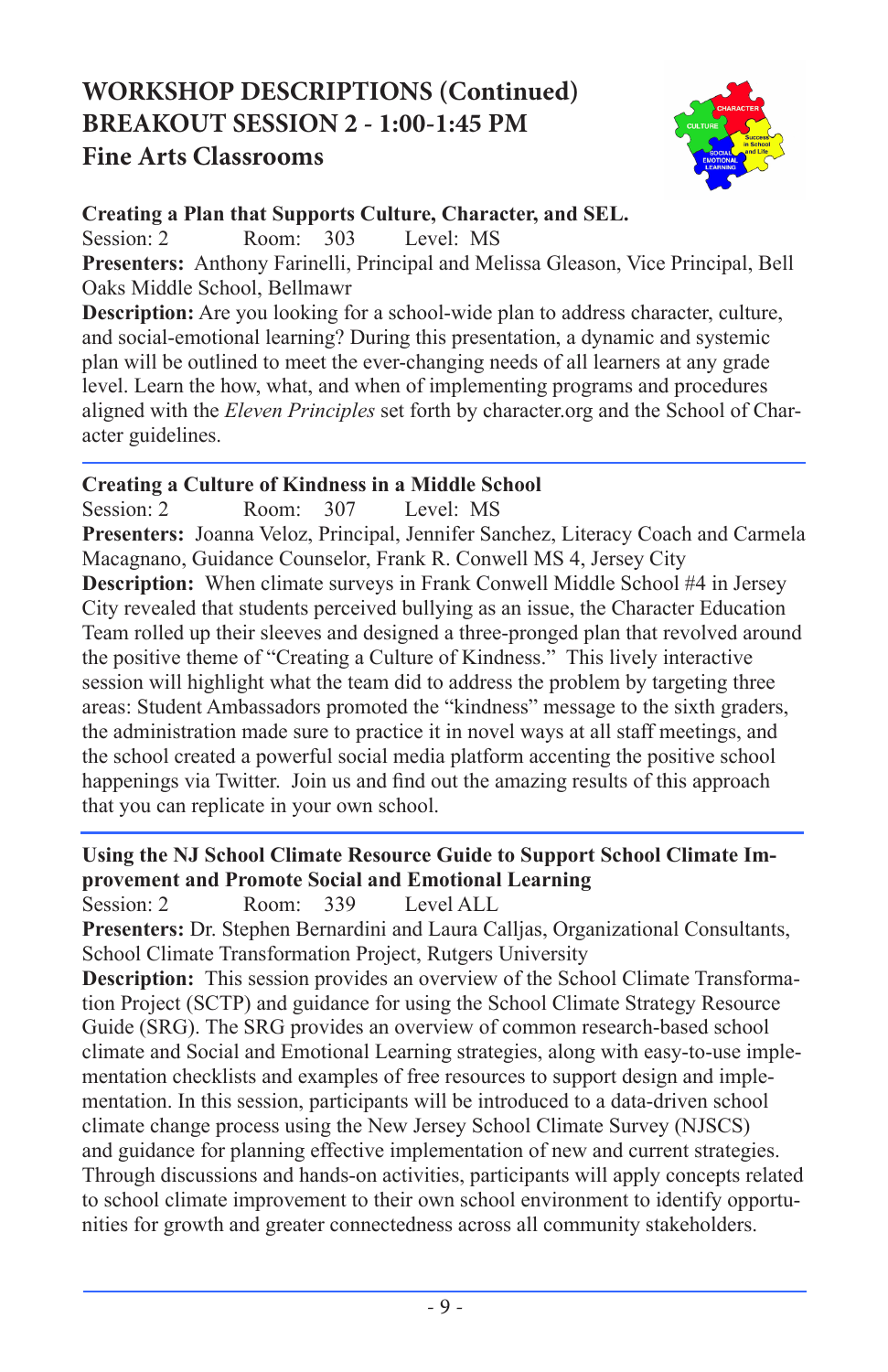## **WORKSHOP DESCRIPTIONS BREAKOUT SESSION 3 - 2:00-2:45 PM Fine Arts Classrooms**



#### **Tips on Applying for a NJ / National School of Character**

Session: 3 Room: 201 Level: ALL

**Presenter:** Eileen Dachnowicz, NJ Schools of Character Coordinator **Description:** Feeling overwhelmed in applying for a NJ School of Character? A seasoned national evaluator will ease your fears as she takes you through the process. Not only will you get a lively review of the Eleven Principles, but also you'll go home with some new practices to develop your program.

#### **SEL4NJ: A New State and National Resource for Schools**

Session: 3 Room: 205 Level: ALL

**Presenters:** Liz Warner, Spokesperson and Dr. Patricia Heindel, Founding Member, SEL4NJ

**Description:** SEL4NJ is an affiliate of SEL4US, a national network of state alliances promoting social-emotional learning (SEL) and related approaches. With over 200 New Jersey associations and organizations as its members, SEL4NJ has quickly established itself as the umbrella organization within the state working to ensure that all students in New Jersey have access to schools that provide a culture and climate that is respectful, caring, challenging, engaging, inspiring, safe and healthy. At this session learn about the vision, mission and strategies SEL4NJ is planning on implementing to provide resources and implementation support to schools.

#### **Our Kind of People: Breaking Stereotypical Thinking**

Session: 3 Room: 261 Level: HS/ALL **Presenter:** Frank Stebbins, Teacher, Arthur Johnson HS, Clark **Description:** Are you a victim of stereotypical thinking with preconceived notions of an individual, a group or an organization? Come to this lively interactive session in which you uncover your own prejudices and then see how stereotypical thinking by student and staff has a negative impact on a school's culture. Join your colleagues in a discussion on ways in which such thinking occurs at school and leave with successful practices gleaned from many districts to help folks move out of a narrow "our kind of people" focus into a greater acceptance of others. Led by an experienced high school Holocaust & Genocide teacher, this session offers ideas applicable to all grade levels and activities that can be replicated at workshops.

#### **#GotLakeviewPride: Using Social Media to Promote Core Values**

Session: 3 Room: 278 Level: ES

**Presenters:** Debra Warner and Maribeth Hall, School Counselors, Lakeview Elementary School, Denville

**Description:** Promoting core values, cross-grade articulations, and student leadership are essential in creating a culture of character and SEL. Student-led Den Meetings, programs such as Lakeview Lion Leaders, Morning Meeting Club, Kindness Crew, Shoe Tying Station, and Kindergarten Recess Helpers build community through service. #GotLakebviewPride PAW Program provide a forum for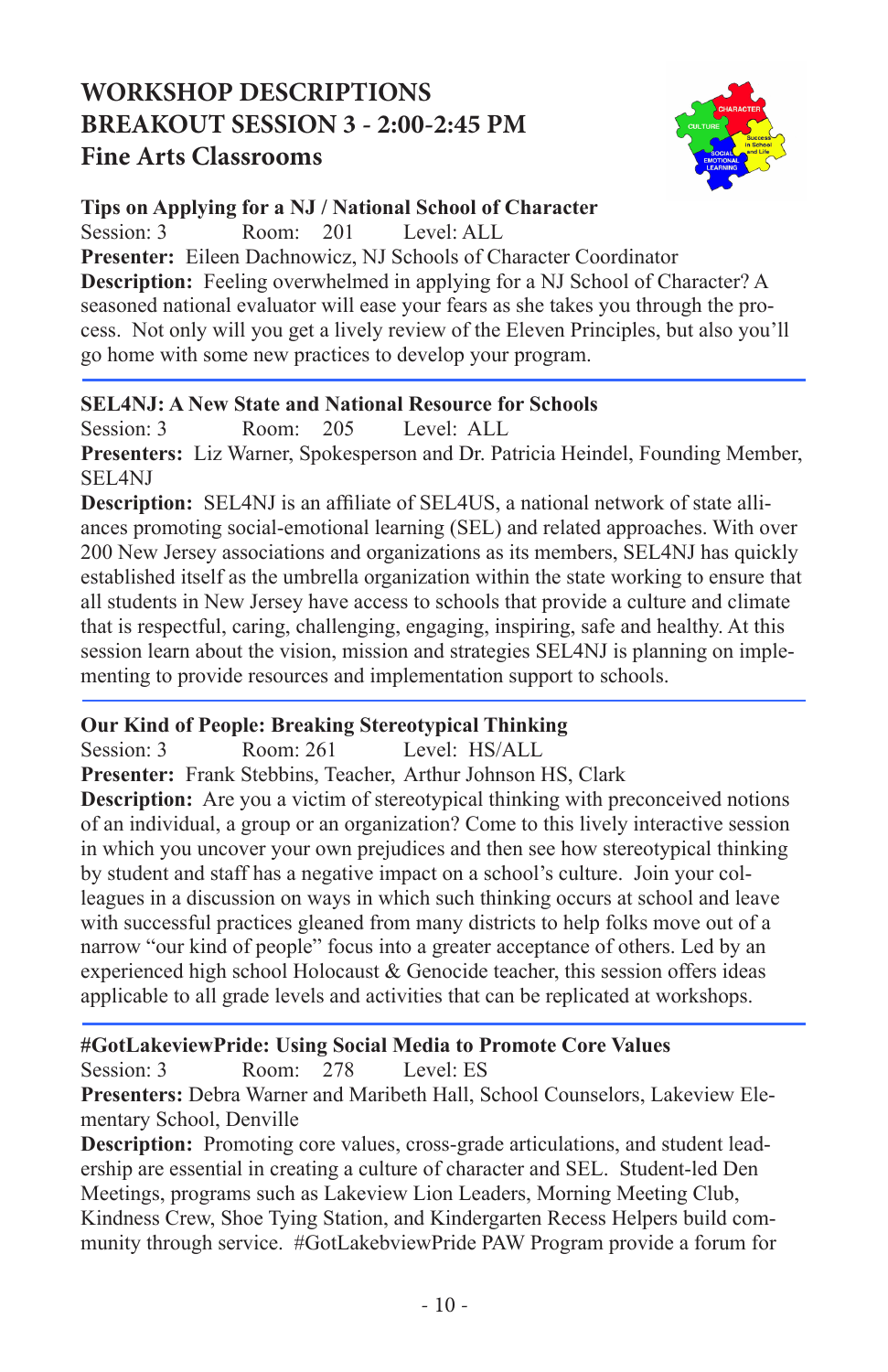## **WORKSHOP DESCRIPTIONS (Continued) BREAKOUT SESSION 3 - 2:00-2:45 PM Fine Arts Classrooms**



conversation and appreciation. Students, staff, parents, and community members can nominate anyone demonstrating core values for a PAW. They then pass the PAW forward to someone else "Roaring with PRIDE." Pictures are posted on Twitter @ LakeviewCounsel. The program creates conversations and builds community one PAW at a time.

#### **The Opioid Crisis, Vaping, and the Impact on Our Public Schools**

Session: 3 Room: 263 Level: ALL

**Presenter:** Jim Sarto, Trustee, NJASECD

**Description:** The opioid crisis has a significant impact on the classroom and the home. Students who are using opioids and vaping are taking unnecessary risks. Knowing more about the perils of using these substances will help to avoid potential tragedies that these drugs can cause. This workshop will cover new teen drug trends, edibles, dabbing, bagging, and study drugs as well as the relationship between drug use and hidden social media technology. We will also cover the relationship between our schools and law enforcement as defined by the Memorandum of Agreement between police and the schools.

#### **Beck's Character Education Breakfast**

Session: 3 Room: 280 Level: MS **Presenters:** Al Morales, Assistant Principal and Ami Tabares, Teacher, Henry C. Beck MS, Cherry Hill

**Description:** During this presentation, we will explore the evolution of Beck's Character Education Breakfast. What began as a brief recognition of students showing good character has grown into a community event involving teachers, students, and families. We celebrate the many ways each student models Beck's core values and how these actions positively impact the culture of our school and community. This event has become a monthly reminder to our entire community of the priority placed on walking the talk and an expression of gratitude for our students and the many ways they contribute to the Beck community.

#### **Middle School Madness- How to Make it All Work**

Session: 3 Room: 301 Level: MS

**Presenter:** Marc Citro, Principal, Macopin School, West Milford **Description:** Macopin School has been designated as a National School of Character and has earned over a dozen Promising Practice Awards from Character.Org. This workshop will focus on ideas and suggestions that you can use to make students look forward to coming to your (middle) school. We will share activities and events that have transformed our school into place that has something for everyone. We will focus on how to build a character team, gain support for initiatives, and including community members. This workshop will also discuss ideas on how to provide students with a voice as well as how to develop teacher leaders who are "All In."